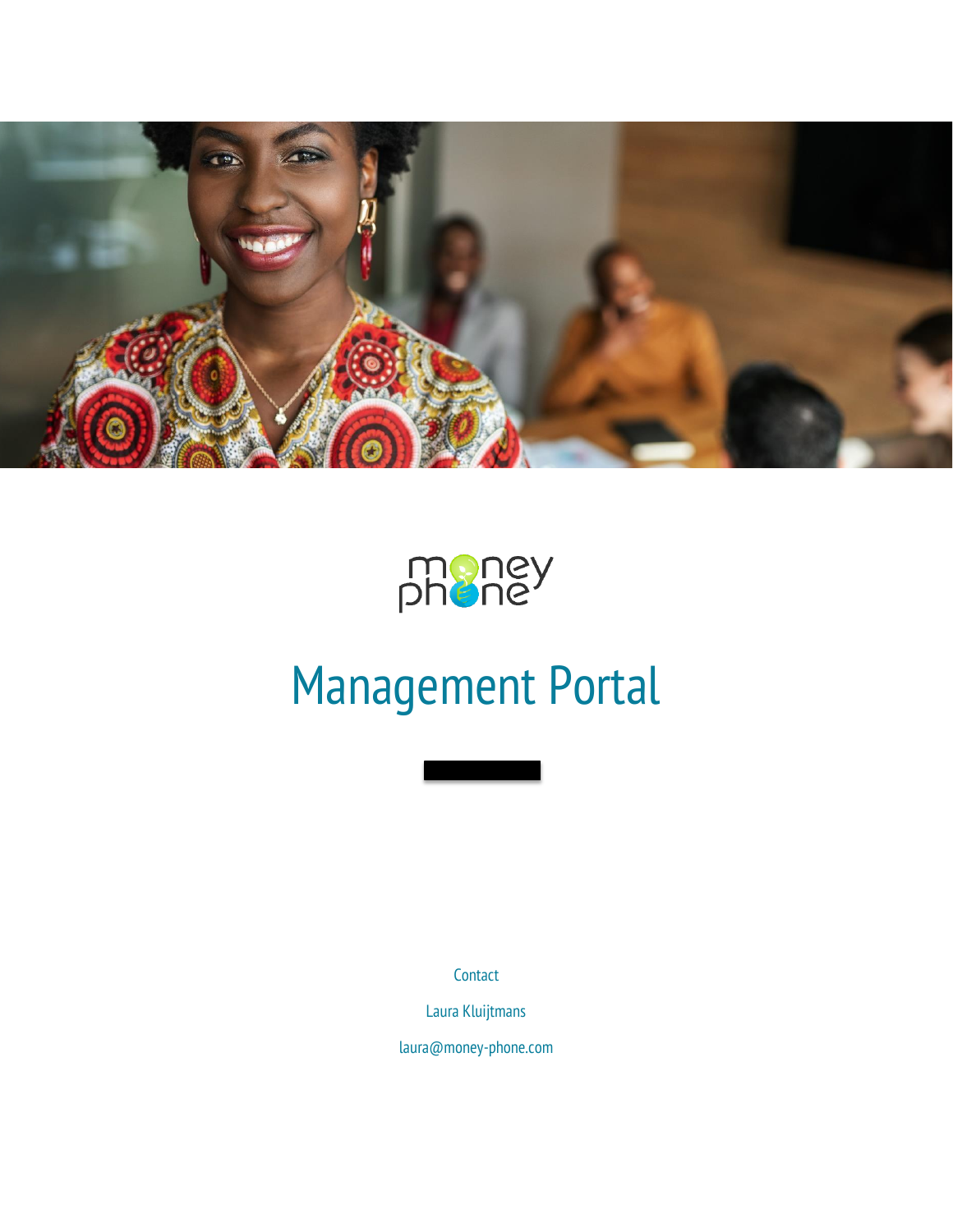

## **Contents**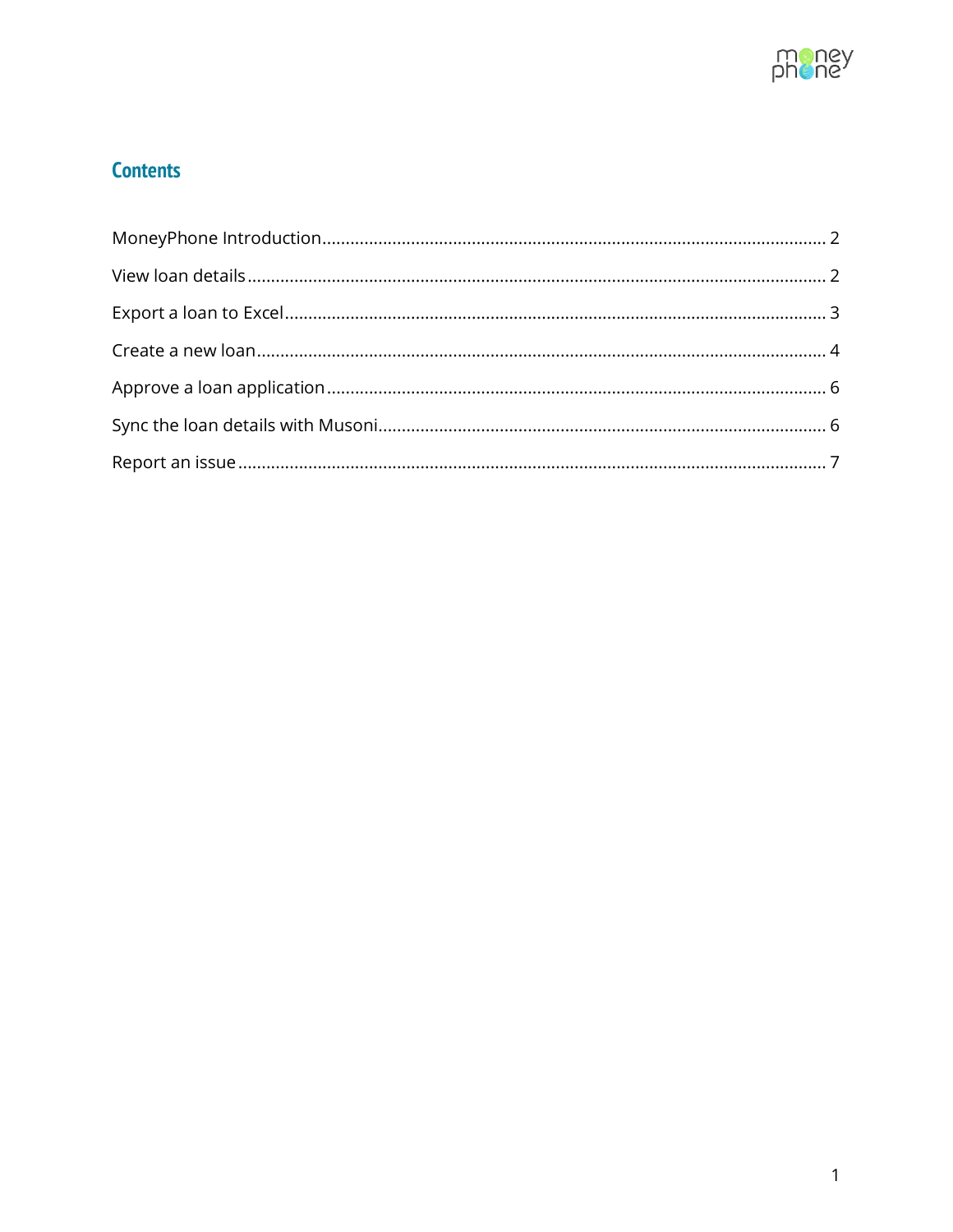

#### <span id="page-2-0"></span>**MoneyPhone Introduction**

People can apply for a loan on this website:

[Eduloan Apply Staging | MoneyPhone \(money-phone.com\)](https://www.money-phone.com/eduloan-apply-staging)

As soon as the form on this page is submitted, the loan application will appear in the management portal. People with access to the management portal can see the loan details at all times when connected to the internet.

## <span id="page-2-1"></span>**View loan details**

Use your personal credentials to log in on the management portal [Management Console | Management Console \(money-phone.com\)](https://eduloan-staging.money-phone.com/console/)

- 1. Click **View loans** to see an overview of the loans
- 2. Click the **ID** of a loan to open the loan

| Q       |     |                          |                    | Search            |                     |
|---------|-----|--------------------------|--------------------|-------------------|---------------------|
| Action: |     |                          | Go<br>$\checkmark$ | 1 of 100 selected |                     |
|         | ID  | <b>DATE CREATED</b>      | <b>FIRST NAME</b>  | PHONE             | <b>LOAN PURPOSE</b> |
|         | 200 | May 21, 2021, 1:23 p.m.  | Jean paul          | 250788298354      | <b>Business</b>     |
| M       | 199 | May 13, 2021, 10:41 p.m. | Chryssoula Doa     | 31624802383       | <b>Business</b>     |

3. Scroll down to see all loan details

To view the intake details, scroll down to the section **Intake** and click on **Change.**

Select loan to change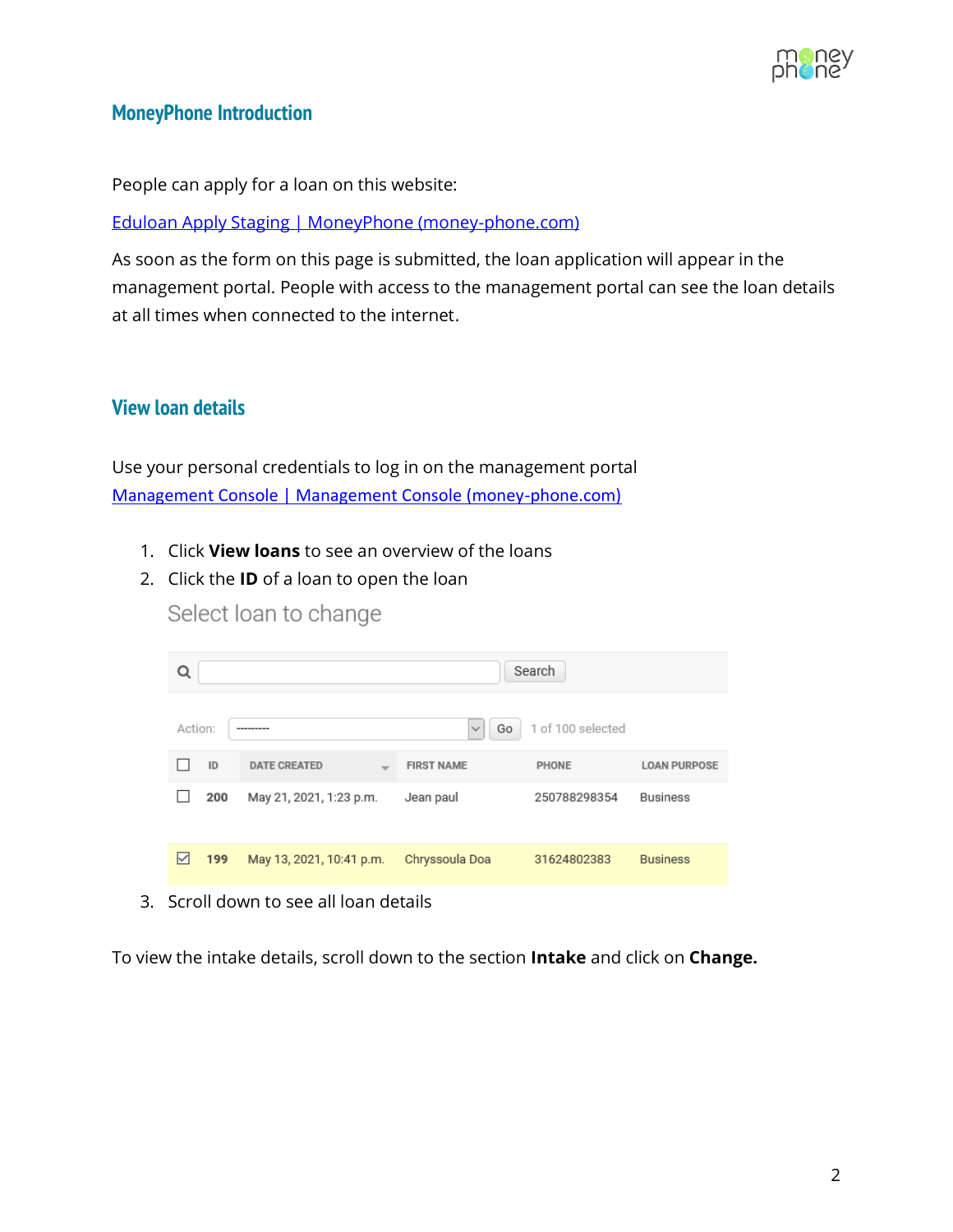

| Loan terms (Show)                 |                               |                          |                |                |
|-----------------------------------|-------------------------------|--------------------------|----------------|----------------|
|                                   |                               |                          |                |                |
|                                   | <b>Recommendations (Show)</b> |                          |                |                |
|                                   |                               |                          |                |                |
| <b>INTAKE</b>                     |                               |                          |                |                |
| ID                                | <b>DATE CREATED</b>           | <b>DATE UPDATED</b>      | <b>I AGREE</b> | <b>IS COMI</b> |
| Intake object (103) <b>Change</b> |                               |                          |                |                |
| 103                               | June 3, 2021, 12:03 p.m.      | June 3, 2021, 12:38 p.m. | l agree        | ◎              |

#### Here you find all information the applicant entered into the intake form.

| Change Intake information                | <b>HISTORY</b>                                                   |
|------------------------------------------|------------------------------------------------------------------|
| <b>Delete</b>                            | Save and continue editing<br>Save and add another<br><b>SAVE</b> |
| <b>Applicant Information (Show)</b>      |                                                                  |
| <b>Identification Information (Show)</b> |                                                                  |
| <b>Student's Details (Show)</b>          |                                                                  |
| <b>Income details (Show)</b>             |                                                                  |
| references (Show)                        |                                                                  |

It is also possible to change the information in the form. For example when the applicant made a mistake and wants to change something after submitting, you can make the change for the applicant in the management portal. All changes being made are logged and can be viewed in the History.

#### <span id="page-3-0"></span>**Export a loan to Excel**

Use your personal credentials to log in on the management portal [Management Console | Management Console \(money-phone.com\)](https://eduloan-staging.money-phone.com/console/)

- 1. Click **View loans** to see an overview of the loans
- 2. Select the loan you want to export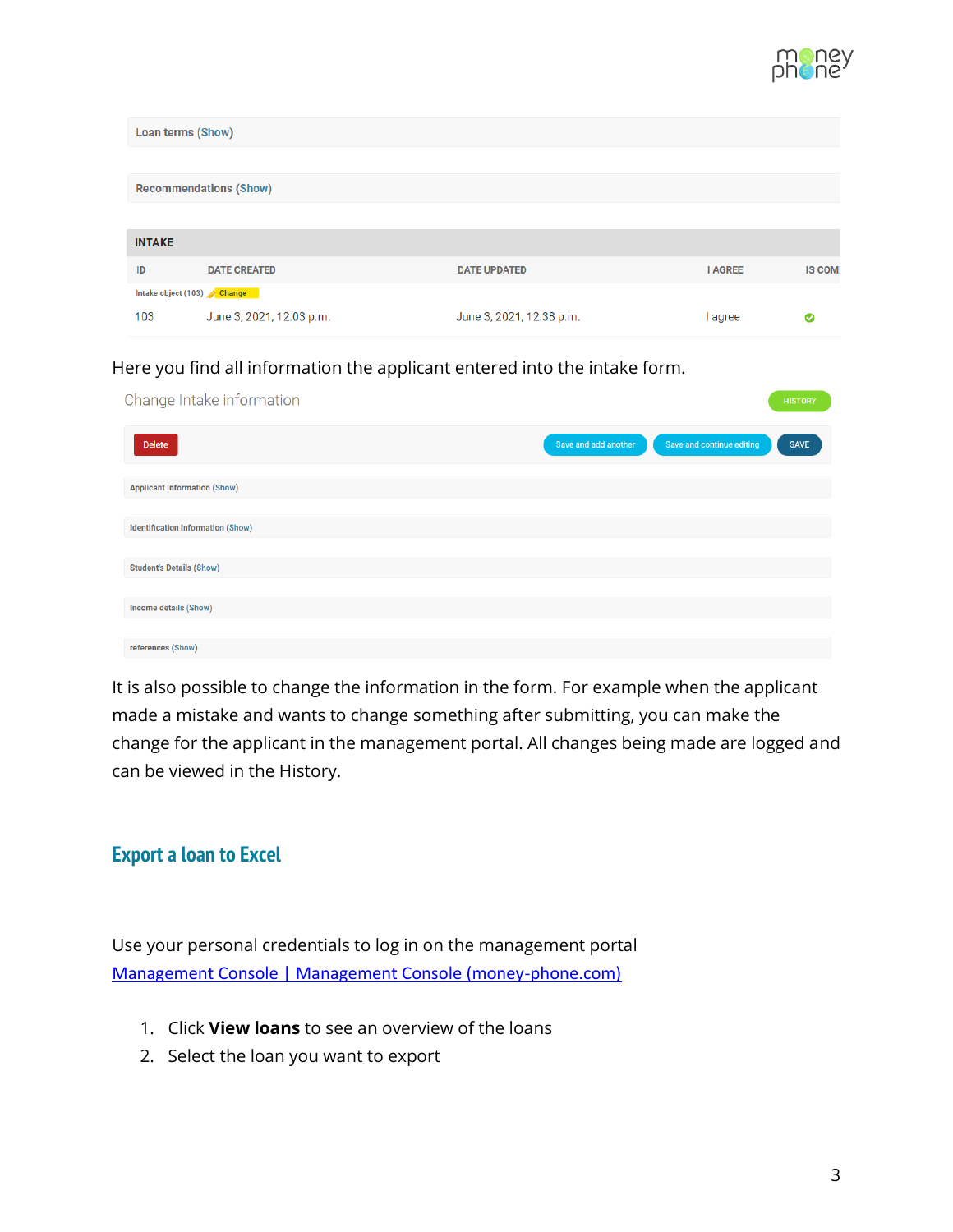

| Management Console - staging<br>Version 1.0.01, updated at: 2021-05-15 17:07                                                      |                          |                   |             |                     |                       |  |
|-----------------------------------------------------------------------------------------------------------------------------------|--------------------------|-------------------|-------------|---------------------|-----------------------|--|
| <b>View loans</b><br>Create new loan<br>View intake information<br>Home<br>Ж<br>Eì<br>Home > 1. Loan lifecycle management > Loans |                          |                   |             |                     |                       |  |
|                                                                                                                                   | Select loan to change    |                   |             |                     |                       |  |
| Q                                                                                                                                 | Search                   |                   |             |                     |                       |  |
| Download detailed excel export<br>of 100 selected<br>Action:<br>Go<br>$\checkmark$                                                |                          |                   |             |                     |                       |  |
| ID                                                                                                                                | <b>DATE CREATED</b>      | <b>FIRST NAME</b> | PHONE       | <b>LOAN PURPOSE</b> | <b>LOAN STATE</b>     |  |
| 1545<br>⋉                                                                                                                         | May 12, 2021, 10:51 a.m. | Chryssoula Doa    | 31624802383 | <b>Business</b>     | Applicant is<br>(BUS) |  |

- 3. Select **download detailed excel export** in the drop down menu in the action list
- 4. Click **Go**
- 5. Click on the URL of the excel file

The file starts to download. Click open file to view the file or go to your downloads folder.

#### <span id="page-4-0"></span>**Create a new loan**

It is possible to create a new loan in the Management Portal, without applying on the website. Loan officers can create new loan applications for applicants when desired.

Use your personal credentials to log in on the management portal [Management Console | Management Console \(money-phone.com\)](https://eduloan-staging.money-phone.com/console/)

1. Click **Create new loan**



2. Enter Name and phone number of the applicant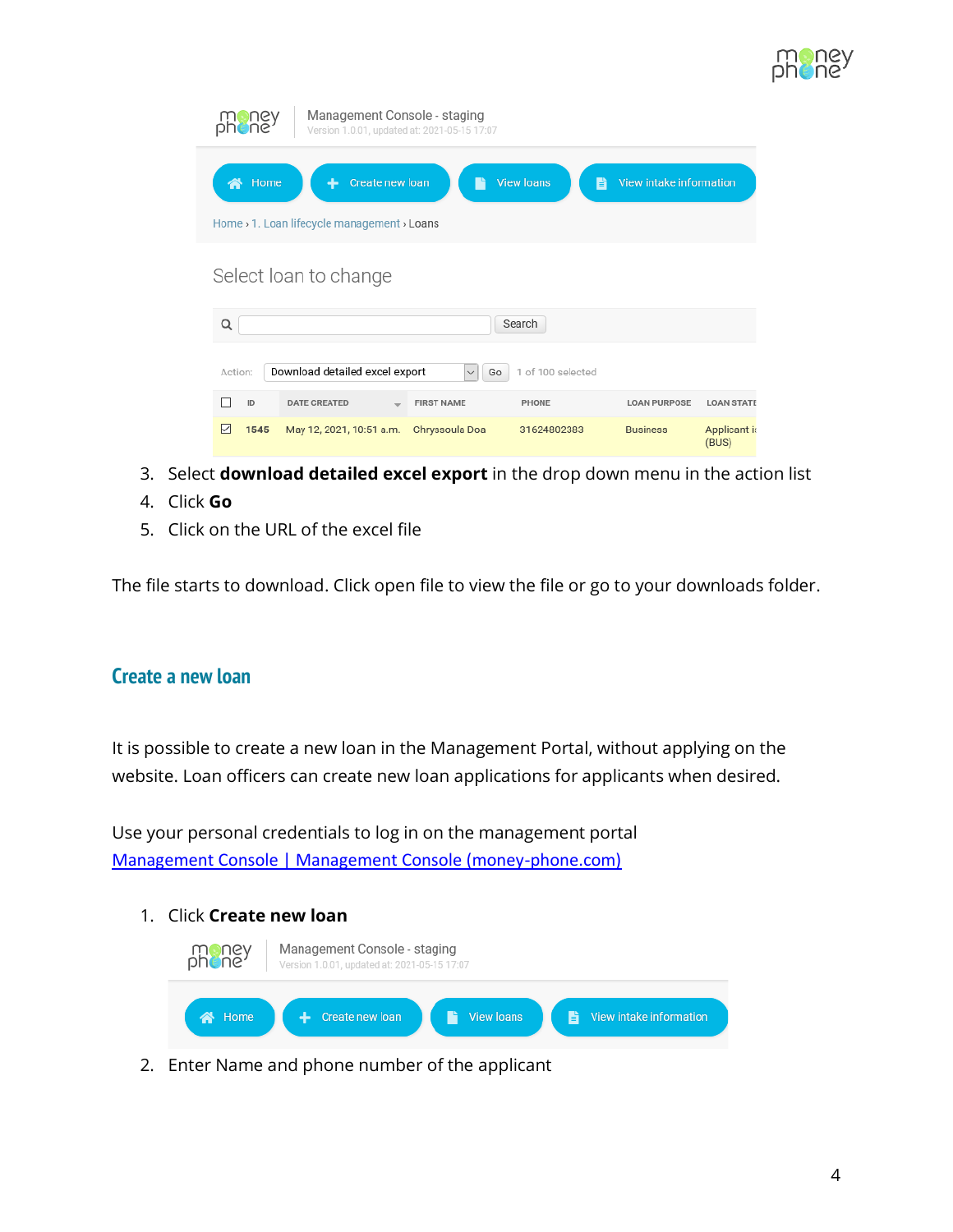

## Add Loan

|                                         |  | Full name:              |                                                             |                    |               |
|-----------------------------------------|--|-------------------------|-------------------------------------------------------------|--------------------|---------------|
|                                         |  | Phone:                  | international extension without leading 0, e.g. 96277032883 |                    |               |
|                                         |  |                         |                                                             |                    |               |
|                                         |  |                         |                                                             |                    | <b>SAVE</b>   |
| 3.                                      |  | Click Save              |                                                             |                    |               |
| 4.                                      |  | The new loan is created |                                                             |                    |               |
| 5.                                      |  |                         | Click View Loans to see the new loan created                |                    |               |
|                                         |  |                         | 6. Click on the <b>ID</b> number of the loan to open it     |                    |               |
| 7. Scroll down to enter the loan Amount |  |                         |                                                             |                    |               |
|                                         |  |                         | <b>Final Signing Applicant (Business loans only)</b>        |                    |               |
|                                         |  |                         | Agreement review:                                           |                    |               |
|                                         |  |                         | Amount:                                                     | $\Rightarrow$<br>0 |               |
|                                         |  |                         | Total fees:                                                 | 0.00               | $\Rightarrow$ |
|                                         |  |                         |                                                             |                    |               |
|                                         |  |                         | Repayment period:                                           | $\div$<br>12       |               |
|                                         |  |                         | I agree:                                                    |                    |               |

Final signature loan:

## 8. Click **Save and continue editing**

| Change loan   |                                                          |                    |                  | <b>HISTORY</b> | <b>PREV. LOAN</b> | NEXT LOAN   |
|---------------|----------------------------------------------------------|--------------------|------------------|----------------|-------------------|-------------|
| <b>Delete</b> | Save and add another <b>CO</b> Save and continue editing | <b>EXPIRE LOAN</b> | OUTSTANDING LOAN | REJECT LOAN    | WITHDRAW LOAN     | <b>SAVE</b> |

9. Scroll down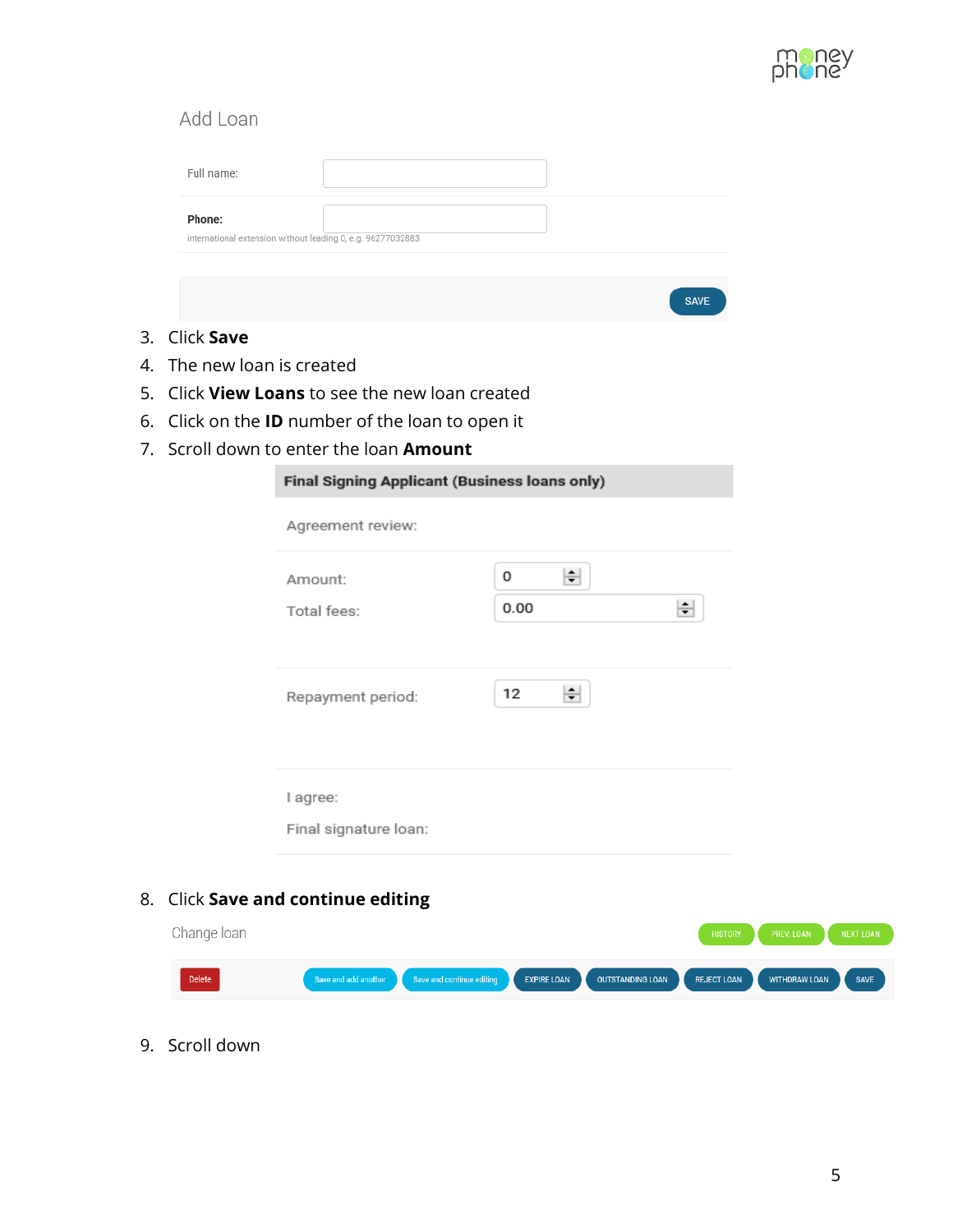

10. Click on the **User link** to open the loan application, or copy this link and send it to the applicant.

| Loan state: | draft | Date created: | May 15, 2021, 5:23 p.m.                                                                               | Date updated: |
|-------------|-------|---------------|-------------------------------------------------------------------------------------------------------|---------------|
| User link:  |       |               | https://staging-apply.money-phone.com/a/RtLJ23pxSLO8RZtjg1EMvQ/J0QcfcsbYTlJlJNfBbWKA9y5WMH9EA?lang=ar |               |

## <span id="page-6-0"></span>**Approve a loan application**

Once the applicant has submitted the intake form, you can approve the loan application.

- 1. Click **View loans** to see an overview of the loans
- 2. Click the **ID** of a loan to open the loan
- 3. You can review the loan details and applicant information
- 4. If you decide to grant the loan, click on Approve application loan

| Change Ioan |                                                                                                                     | HISTORY PREV. LOAN NEXT LOAN VIEW LOAN TERMS |
|-------------|---------------------------------------------------------------------------------------------------------------------|----------------------------------------------|
| Delete      | Save and add another Save and continue editing RE OPEN EDUCATION LOAN LOAN UTSTANDING LOAN APPROVE APPLICATION LOAN |                                              |

The applicant will now receive a WhatsApp message containing a link to sign the loan contract.

## <span id="page-6-1"></span>**Sync the loan details with Musoni**

For each loan, the loan details can be synced with Musoni. You can than use Musoni for loan disbursement and repayments.

- 1. Click **View loans** to see an overview of the loans
- 2. Select the loan you want to sync with Musoni
- 3. Select **Sync client with Musoni** in the drop down menu
- 4. Click **Go**
- 5. A message will appear to inform you that the syncing was successful

Home > 1. Loan lifecycle management > Loans

Synced data for 1 clients. [<User: Jim ..9162>]